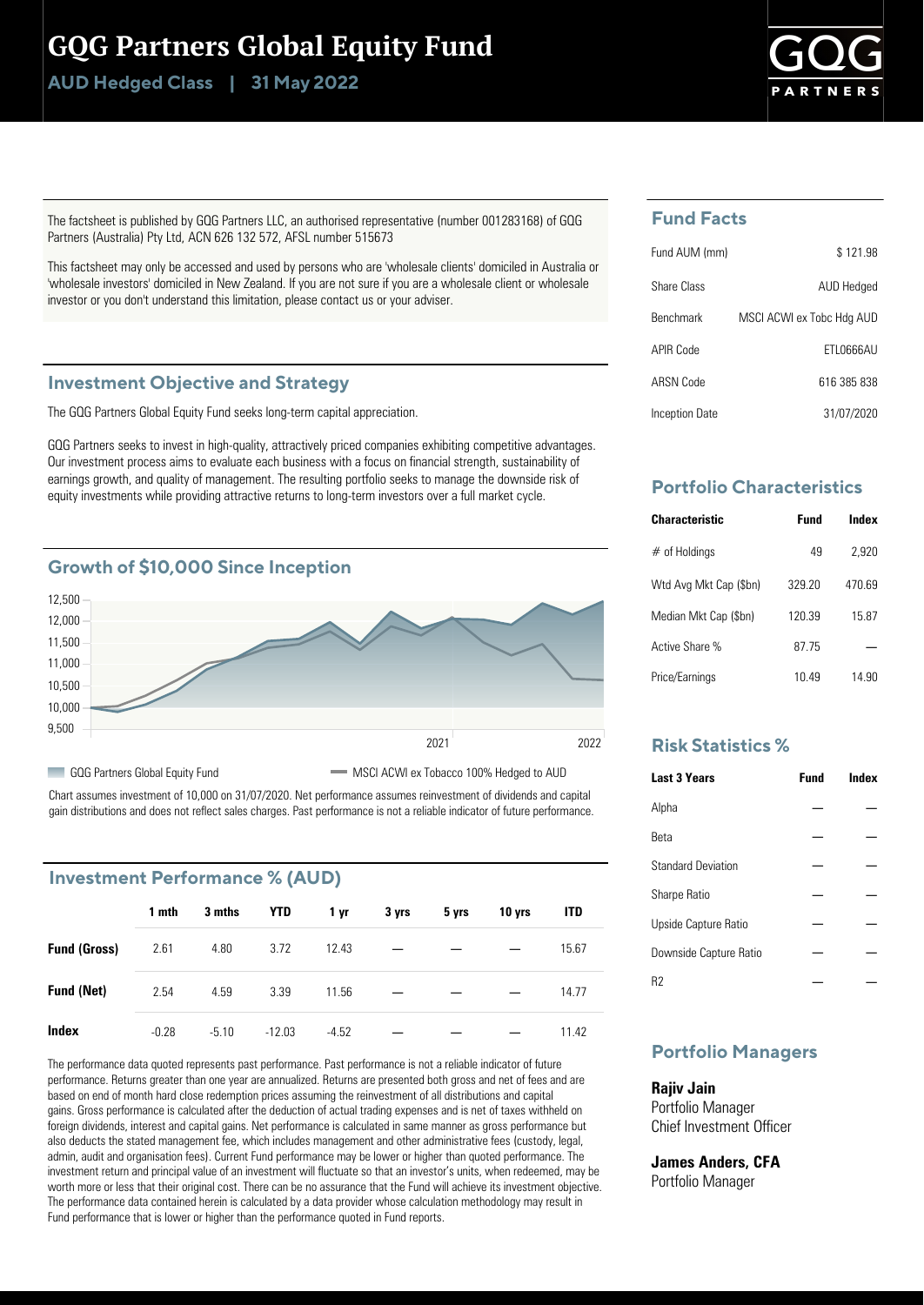# GQG Partners Global Equity Fund

**Class | AUD Hedged 31 May 2022**



#### **Top 10 Holdings** (% total portfolio)

| Holding                          | Fund |
|----------------------------------|------|
| Exxon Mobil Corp                 | 7.0  |
| Occidental Petroleum Corp        | 59   |
| Walmart Inc.                     | 51   |
| Astra7eneca PLC                  | 51   |
| Johnson & Johnson                | 48   |
| UnitedHealth Group Inc           | 3.8  |
| Glencore PLC                     | 38   |
| Petroleo Brasileiro SA Petrobras | 34   |
| Devon Energy Corp                | 34   |
| Exelon Corp                      | 32   |
|                                  |      |
|                                  | 45.5 |

#### **Sectors** (% portfolio equity)

| <b>Sector</b>                 | <b>Fund</b> | Index | Under/Over |
|-------------------------------|-------------|-------|------------|
|                               |             |       |            |
| <b>Communication Services</b> | 3.5         | 7.9   |            |
| <b>Consumer Discretionary</b> |             | 11.0  |            |
| <b>Consumer Staples</b>       | 13.0        | 6.6   |            |
| Energy                        | 31.2        | 5.2   |            |
| <b>Financials</b>             | 6.1         | 14.9  |            |
| Healthcare                    | 22.5        | 12.4  |            |
| Industrials                   | 0.0         | 9.4   |            |
| Information Technology        | 3.6         | 21.5  |            |
| <b>Materials</b>              | 13.2        | 5.2   |            |
| <b>Real Estate</b>            |             | 2.8   |            |
| Utilities                     | 6.9         | 3.1   |            |

### **Fund Sector Over Time** (% portfolio equity)



#### **Enquiries**

Wholesale Clients domiciled in Australia and Wholesale Investors domiciled in New Zealand can direct all enquiries, including requests for a Product Disclosure Statement (PDS) and accompanying Reference Guide free of charge, to:

**Laird Abernethy,** Managing Director GQG Partners (Australia) Pty Ltd ACN 626 132 572 AFSL number 515673 Email: labernethy@gqgpartners.com Tel: +61 2 9238 8093

#### **Portfolio Holdings**

Portfolio holdings are subject to change without notice. Cash and cash equivalents represented 3.71% of the total portfolio.

Top ten holdings identified and described do not represent all securities purchased, sold, or recommended for inclusion in the Fund and no assumption should be made that such securities or future recommendations were or will be profitable in the future. Country allocations reflect the country of risk of the securities in the portfolio as assigned by Morningstar, though GQG's portfolios are constructed based upon GQG's assessment of each issuer's country of risk exposure, which may not be the same as Morningstar's country assignment.

#### **Fund Expense %**

| <b>Buy Spread</b>      | በ 17 |                                                       |
|------------------------|------|-------------------------------------------------------|
| <b>Sell Spread</b>     | በ 17 | *Inclusive of goods and<br>services tax (GST) and any |
| <b>Management Fee*</b> | በ 78 | reduced input tax credit                              |

## **Top 10 Countries** (% portfolio equity)